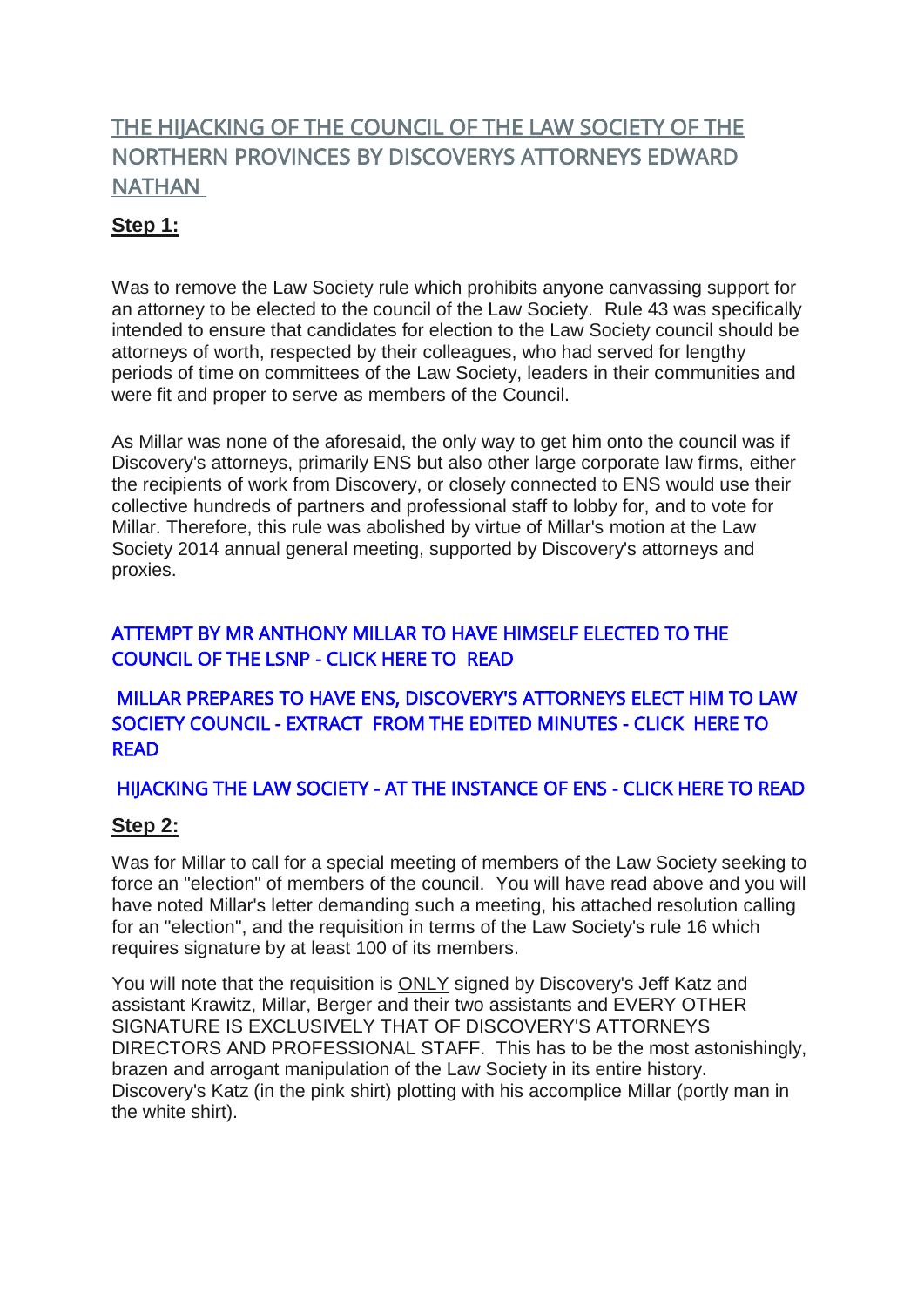

## **Step 3:**

Unsurprisingly the meeting called for was packed with Discovery proxies and the resolution called for was carried forcing an "election" for the council of the Law Society.

#### **Step 4:**

Was for Discovery via the various law firms it floods with work, to put up candidates for "election" to the council, which included directors of these firms, as also Discovery panel attorneys. Again by sheer weight of numbers, Discovery was able to ensure that its chosen candidates would be elected to the council.

## **Step 5:**

Was to have Millar leap-frogged from his Louis Botha office obscurity, to the office of president of the council! There are some 18 000 attorneys governed by the Law Society of the Northern Provinces. A tiny proportion of these are ever elected, after years of decades in practice to the council of the Law Society, and in its 125-year existence the council has only had approximately 125 presidents or less. A councillor